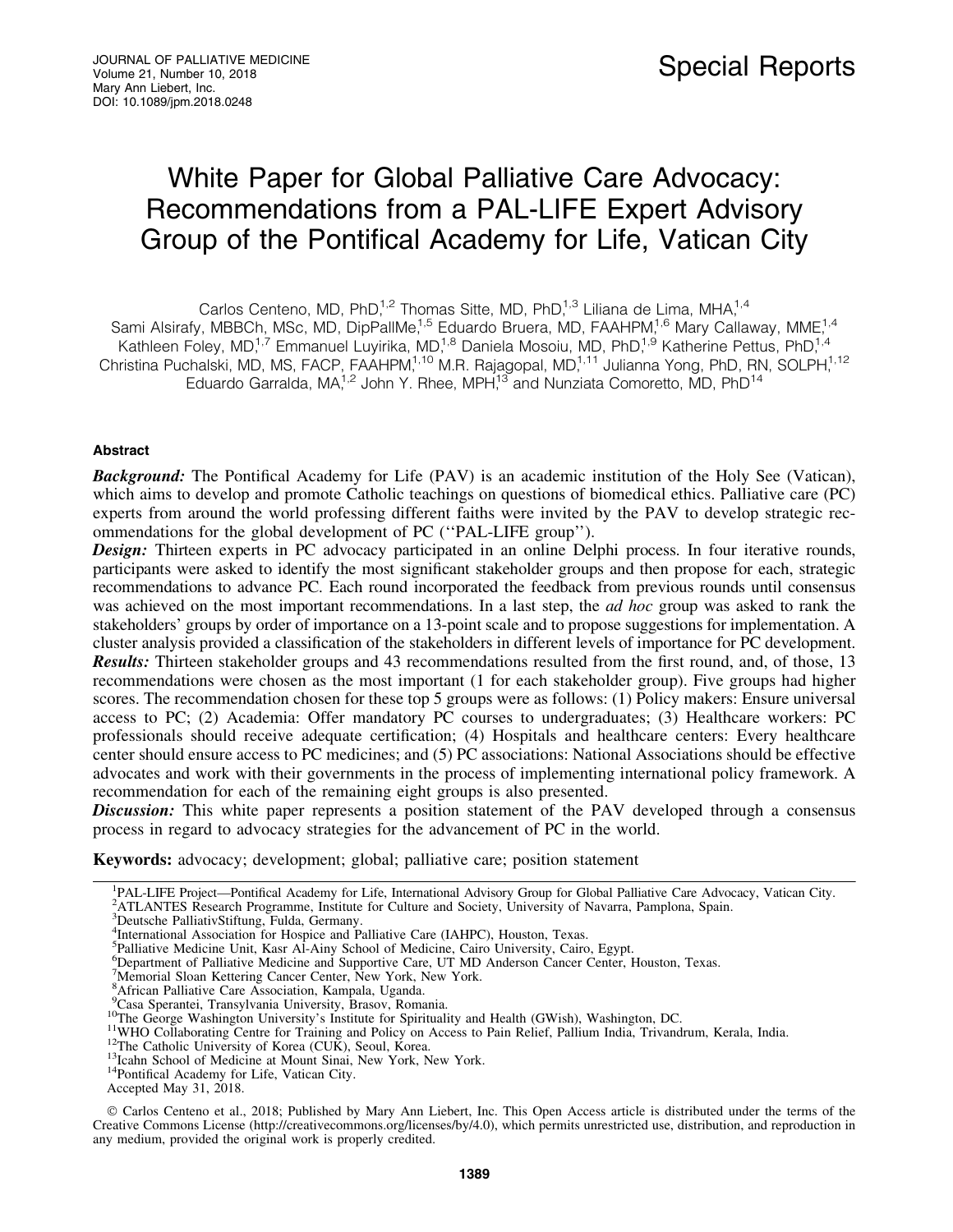## **Background**

**EVERY YEAR, over 25.5 million people die with serious**<br>health-related suffering (SHS) associated with lifevery year, over 25.5 million people die with serious limiting and life-threatening conditions. An additional 35 million live with these conditions and SHS.<sup>1</sup> Yet the vast majority of the world does not have access to adequate treatment and care and social support.

Palliative care (PC) helps relieve SHS by providing physical, psychosocial, and spiritual care to patients and their families. PC relieves ''total pain'' by shifting the often overly technical modern medical model to a holistic person-centered model of care.<sup>2</sup>

Estimates of unmet PC needs worldwide are around 26.8 million per year.<sup>3</sup> Other data suggest an even greater need of up to 40 million people per year,  $\frac{4}{3}$  with estimates reaching 61 million people around the globe suffering from  $SHS$ .<sup>1</sup> Various additional studies have shown a deficit of PC demand to PC supply,  $5-9$  highlighting a lack of access to PC as a major global health inequity issue.<sup>10,11</sup>

There has been a rising burden of noncommunicable diseases (NCDs) worldwide, and globally, NCDs cause 70% of all deaths<sup>12</sup> and generate 93% of adult PC need, and nearly 80% of the global PC need is in low-to-middle income countries.3,5 Furthermore, the global population is aging, and this, partnered with the increased prevalence of NCDs and the persistence of other debilitating chronic and infectious diseases, reflects an alarming increase in need for PC provision at the global scale.<sup>4</sup> In fact, studies estimate that by 2040, the proportion of people worldwide in need of PC will increase from 25% to  $47\%$ .<sup>13</sup>

This growing need is recognized by global health organizations; the World Health Organization (WHO) recently approved the 13th General Program of Work recognizing the ''limited availability of [PC] services in much of the world and the great avoidable suffering for millions of patients and their families<sup>"4,14</sup> and concluded with several recommendations for further PC development and support for global PC advocacy campaigns. Although research has shown that PC has steadily grown at the global level, the demand far outstrips supply, and this growth has been very uneven, with some countries having progressed very little over the past decade.<sup>4–9</sup>

The Catholic Church's appreciation for the PC as an approach to take care of the vulnerable is evident in its catechism, which includes the following statement ''[Palliative care] represents a special form of disinterested charity, and as such, should be encouraged'' (Catechism of the Catholic Church, n. 2279). Recently, Pope Francis shared with health professionals meaningful words on PC: ''I encourage professionals and students to specialize in this type of assistance which is no less valuable for the fact that it is not life-saving. [PC] accomplishes something equally important: it values the person."<sup>15</sup>

The Pontifical Academy for Life (PAV) is an academic institution of the Holy See (Vatican) dedicated to the promotion of human life, and, among other specific topics, the study issues in medical ethics. In 2017, the PAV launched an international project called ''PAL-LIFE: An International Advisory Working Group on diffusion and development of palliative care in the world'' to advise on how the Catholic Church could assist in continued PC development at the global level.<sup>16</sup> This white paper represents a position statement of the PAV regarding PC, intended to be used for advocacy with local governments, healthcare organizations, leaders on the ground, and faith-based communities.

## Design

A process was developed to generate consensus among 13 PC experts on key recommendations for major stakeholders' groups, including ranking both the recommendations and the stakeholders' groups by importance, as well as providing suggestions for implementation.

The study was submitted and approved by the Clinical Research Ethics Committee of the University of Navarra.

#### Selection of experts and definition of the process

The expert group was selected considering and balancing diverse geographical regions and professional backgrounds. Members included clinicians, ethicists, and health administrators working in academic centers or international and regional PC organizations and professing different faiths. The PAV initially chose three experts in PC advocacy with global expertise in PC development. In a second step, additional experts were added to the group through a snowball process of recommendations by at least 2 peer experts reaching a total of 13 persons considered to be experts in PC advocacy (''ad hoc group''). Two additional experts were invited in the last stage of the process based on the suggestion of several members of the group. Table 1 shows the members of the *ad hoc* group.

An initial face-to-face meeting was conducted at the venue of the PAV in Rome, in March 2017. The purpose of the meeting was to define the strategy and methodology for identification of the key recommendations to be determined by the *ad hoc* group. It was outlined as the project for a draft of a position statement (''white paper'') on PC advocacy containing recommendations for health policy planning and providing guidance to different stakeholder groups on how to advance the development of PC in countries and regions.

For the purposes of this project, the *ad hoc* group used the WHO definition of PC. The group also adopted the WHO public health strategy framework for PC.

### Identification of stakeholder groups

In Round 1, experts of the *ad hoc* group were invited by email to identify the most relevant stakeholder groups to which the recommendations would be directed to. These stakeholder groups were identified based on their key roles in their ability to promote PC development at national or regional levels in healthcare and/or society.

From the initial list, through a Delphi consensus process, members of the *ad hoc* group suggested new stakeholder groups or modified ones already in the list, resulting in a final list of 13 groups. Based on the field of expertise, each expert was assigned to a specific stakeholder group. Table 2 shows the stakeholder groups agreed upon by the *ad hoc* group.

## Consensus process for the recommendations

In Round 2, each member was contacted by e-mail and requested to provide two to three recommendations for his/ her corresponding stakeholder group. Each recommendation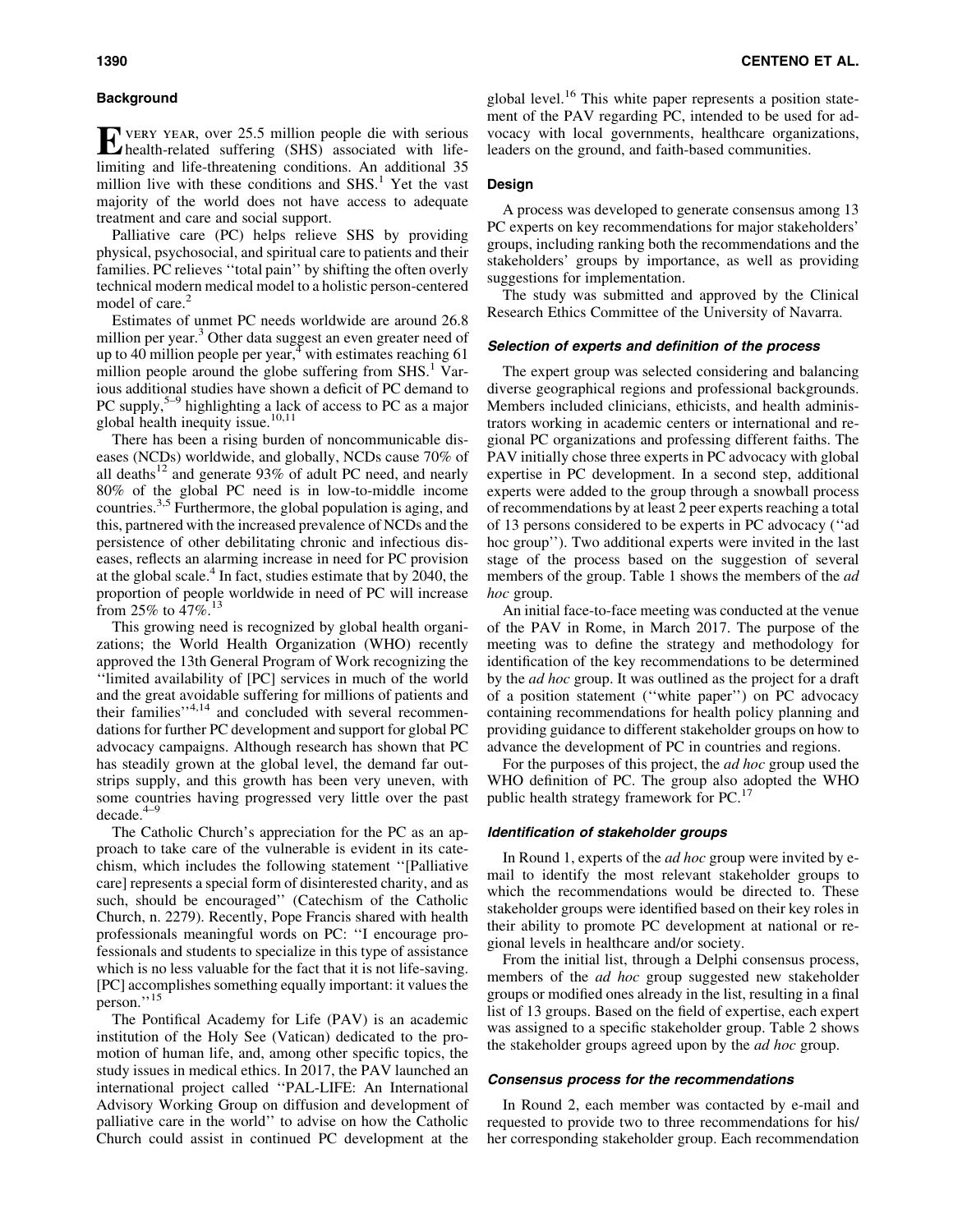## PAL-LIFE WHITE PAPER FOR PALLIATIVE CARE ADVOCACY **1391** 1391

| Name                 | Title/Institution                                                                                                                                       | City          | Country              |
|----------------------|---------------------------------------------------------------------------------------------------------------------------------------------------------|---------------|----------------------|
| Alsirafy, Samy       | Head of the Palliative Medicine Unit, Kasr Al-Ainy School<br>of Medicine, Cairo University                                                              | Cairo         | Egypt                |
| Bruera, Eduardo      | Chair, Department of Palliative Medicine and Supportive<br>Care, UT MD Anderson Cancer Center                                                           | Houston       | <b>United States</b> |
| Callaway, Mary V.    | Board of Directors, IAHPC                                                                                                                               | Houston       | <b>United States</b> |
| Centeno, Carlos      | Director, ATLANTES Research Group, University of<br>Navarra                                                                                             | Pamplona      | Spain                |
| De Lima, Liliana     | Executive Director, International Association for Hospice<br>and Palliative Care (IAHPC)                                                                | Houston       | <b>United States</b> |
| Foley, Kathleen M.   | Attending Neurologist Emeritus, Memorial Sloan Kettering<br>Cancer Center                                                                               | New York      | <b>United States</b> |
| Luyirika, Emmanuel   | Executive Director, African Palliative Care Association<br>(APCA)                                                                                       | Kampala       | Uganda               |
| Mosoiu, Daniela      | Director, Casa Sperantei, Assoc Prof. Transylvania<br>University                                                                                        | <b>Brasov</b> | Romania              |
| Pettus, Katherine    | Advocacy Officer, IAHPC                                                                                                                                 | Houston       | <b>United States</b> |
| Puchalski, Christina | Director, The George Washington University's Institute for<br>Spirituality and Health (GWish) Professor of Medicine<br><b>GWU</b>                       | Washington    | <b>United States</b> |
| Rajagopal, M.R.      | Director Pallium India, WHO Collaborating Centre for<br>Training and Policy on Access to Pain Relief                                                    | Trivandrum    | India                |
| Sitte, Thomas        | CEO Deutsche PalliativStiftung                                                                                                                          | Fulda         | Germany              |
| Yong, Jin-Sun        | Director, The Catholic University of Korea (CUK), WHO<br>Collaborating Centre for Training in Hospice and<br>Palliative Care. Professor of Nursing, CUK | Seoul         | South Korea          |

Table 1. Members of the PAL-LIFE Ad Hoc Group

was accompanied by a statement, including rationale for the proposal, up to a maximum of 200 words. Recommendations were built upon the previous work and experience of the experts within their own or several other institutions to ensure best possible recommendations per stakeholder group.

In Round 3, all the recommendations were shared with the entire *ad hoc* group through an online survey tool (https:// es.surveymonkey.com), and each member of the *ad hoc* group was asked to rank each recommendation on a Likert scale from 1 to 5 (1 being ''not important at all'' and 5 being ''extremely important''). The average number of points for each recommendation was calculated.

Table 2. Ranking of Stakeholder Groups

| Stakeholder group                         |     | Group<br>Points K-mean |
|-------------------------------------------|-----|------------------------|
| Policymakers                              | 122 | 103.4                  |
| Universities (academia)                   | 111 |                        |
| Healthcare workers                        | 103 |                        |
| Hospitals and healthcare centers          | 92  |                        |
| Palliative care associations              | 89  |                        |
| International organizations               | 71  | 52.4                   |
| Mass media                                | 69  |                        |
| Philanthropic organizations and charities | 62  |                        |
| Pharmaceutical authorities                | 59  |                        |
| Patients and patient groups               | 53  |                        |
| Spiritual care professionals              | 50  |                        |
| Associations other than palliative care   | 29  |                        |
| Pharmacists                               | 26  |                        |

Scores on relative importance (range 1–156) and K-means for cluster analysis.

The results were preliminarily presented in a PC conference organized by the PAV in Rome in March 2018 and, subsequently, discussed by the *ad hoc* group in a new face-to-face meeting with a subset of the experts. During this meeting, a thorough review of the recommendations and suggestions for implementation was conducted to improve wording.

In Round 4, 12 members of the *ad hoc* group reviewed their previous ratings and conducted another round of rankings of the stakeholder groups based on their perceived importance for PC development. Using a 13-point scale, points were assigned to each, according to the ranking given by each member [range:  $12$  (worst = 1 point per expert) to  $156$  $(best = 13$  points per expert). An exploratory K-means cluster analysis provided a classification of the stakeholders in different levels of importance for PC development. As final step in this Round 4, members of the *ad hoc* group were asked to provide suggestions for implementation for each of the recommendations.

# PAV endorsement of the recommendations and presentation of outcomes

The resulting recommendations from each stakeholder group were revised and agreed upon, then endorsed by the Board of Directors of the PAV. The endorsement will be announced during the plenary session of the annual meeting of the PAV ( June 2018) as the official position of the Academy and as the recommendations of PAL-LIFE.

In this article we present the five highest ranked recommendations ("first-line") with concrete suggestions for implementation. The additional eight recommendations for the remaining stakeholders' groups are presented as second-line interventions. All the recommendations are accompanied by a description, rationale, and bibliographic references. Additional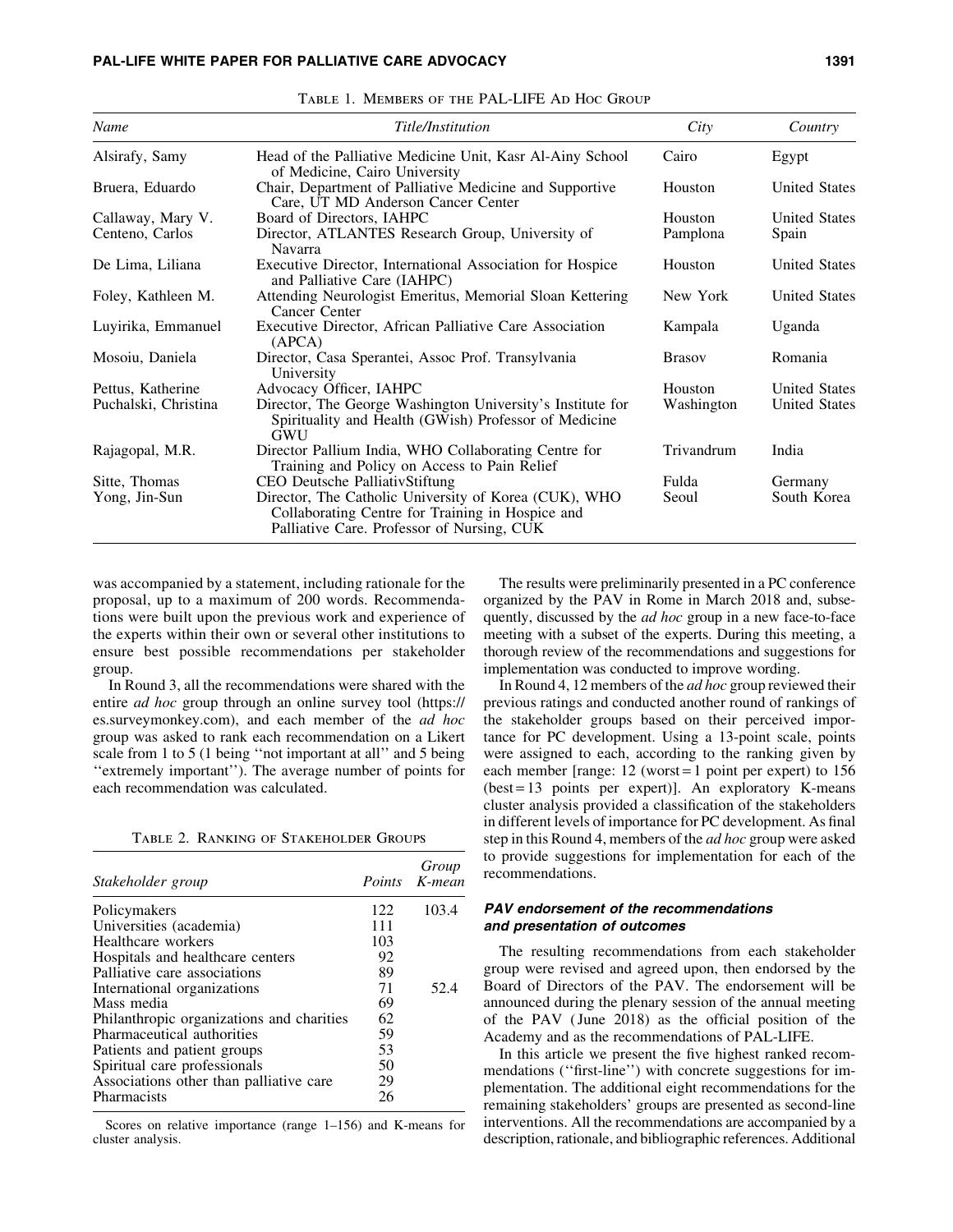recommendations discussed by the group, but not ranked within the highest scores for importance, are included in a report on the PAV website (www.academyforlife.va).

# Results

Thirteen stakeholder groups and 43 recommendations resulted from the first round, and of those, 13 recommendations were chosen as the most important (1 for each stakeholder group) and are presented in this study. These, plus the additional 30 recommendations are available in the PAV website.

Table 2 indicates the stakeholder groups and the total scores each received through the ranking (range 1–156). The K-means cluster analysis confirmed the existence of two levels in the ranking of the stakeholders' groups as follows: five groups had higher scores (closer to K-mean 103.4) and nine stakeholder groups lower ones (closer to K-mean 52.4).

First-line stakeholder groups for advocacy are (1) policy makers (in all units of government); (2) academia (universities and colleges); (3) healthcare workers; (4) hospitals and healthcare centers; and (5) PC professional associations. The recommendations for first-line stakeholders are included in Table 3 along with suggestions for their implementation. Second-line stakeholder groups (Table 4) are (6) international organizations; (7) mass media; (8) philanthropic organizations and charities; (9) pharmaceutical authorities; (10) patients and patient groups; (11) spiritual care professionals; (12) non-PC professional associations and societies; and (13) pharmacists. The recommendations can be seen in Table 4.

## Reflections for the advocacy of PC to first-line stakeholders' groups

Policy makers. Patients with chronic progressive diseases, such as cancer, congestive heart failure, chronic obstructive pulmonary disease, and HIV/AIDS, develop severe physical, psychosocial, and spiritual symptoms before death.<sup>1,18</sup> There is strong evidence that PC is beneficial in reducing much of this suffering in patients, as well as psychosocial and spiritual or existential distress in families.

There is strong evidence that these benefits are accompanied by a reduction in the total cost of care.<sup>20</sup> Cost savings are achieved mainly by preventing unnecessary disease-oriented investigations and treatments, as well as hospitalizations in acute care hospitals and intensive care units.<sup>21–25</sup> Value in healthcare results from the balance between benefits and costs. PC has demonstrated impact on both components of value.

Academia (universities and colleges). According to the UN Committee on Economic, Social and Cultural Rights (CESCR), Member States are required to ensure universal access to PC. This obligation includes the duty to ensure that healthcare workers meet appropriate standards of education.<sup>4</sup> Accordingly, the WHO urges Member States to integrate basic PC training into all undergraduate medical and nursing professional education.<sup>11</sup> In other words, international law stipulates that governments and universities of Member States provide adequate training of healthcare workers pursuant to the principles laid out by the WHO.<sup>26</sup>

Studies also suggest that early and continuous student exposure to PC education is associated with positive attitudes and increased satisfaction toward PC among undergraduate medical students.<sup>27</sup> Studies also demonstrate undergraduate nursing students' belief that PC training should be an essential component of their education, contributing favorably to both their personal and professional development.<sup>4</sup>

Complete integration of PC courses into all undergraduate curricula for future healthcare workers is both an obligation under international law and an evidence-based educational strategy.

Healthcare workers. In addition to requiring basic-level PC training for all undergraduate medical and nursing professional education, the WHO urges Member States to ensure intermediate-level training to all healthcare workers who routinely encounter patients with life-threatening illnesses and to fully integrate PC into healthcare in every setting, specifically highlighting community settings, and throughout the course of advanced illnesses. Member States are also required to provide specialist-level training to prepare healthcare professionals who will engage in more than routine PC practice.<sup>4</sup> This means that healthcare workers must receive appropriate certification, acquiring competences that are required by the proper standards of certification. Specialist-level training is of particular importance in places where the role of PC specialists has not yet been institutionalized.

Hospitals and healthcare centers. Modern medical science, unfortunately, based increasingly on technology, has become so disease oriented as to neglect the human being. Health-related suffering is often ignored.

Persistent attempts at treating the disease, even in the face of futility of treatment, cause, in addition to physical, social, and mental suffering, financial difficulties and spiritual distress. In his address to participants in the Plenary of the PAV (Clementine Hall, March 5, 2015) Pope Francis said, ''I therefore welcome your scientific and cultural efforts to ensure that PC can reach all those who need it. I encourage professionals and students to specialize in this type of assistance, which has no less value on account of fact that it does not save lives. PC recognizes something equally important, the value of person."<sup>15</sup>

The World Health Assembly in its landmark Resolution of 2014<sup>4</sup> called upon all Member States to integrate PC in Healthcare at all levels (primary, secondary, and tertiary) across the continuum of care (from the time health-related suffering starts until the death of the patient and continuing thereafter in the form of bereavement support for the family).

PC associations. Patients who require PC often have diverse and overlapping illnesses and may be staying at home, in long-term care facilities, nursing homes, and hospitals. Delivery of holistic services to patients requires multidisciplinary teams which may work in the national/public health system, the church, or nongovernment sectors.<sup>4</sup>

These teams need to plan their interventions based on the needs of the patient, whether adult or child, and the patient's family.<sup>28</sup> To develop the skills and improve their knowledge, the members of the multidisciplinary teams rely on guidelines and recommendations from PC associations and societies that often work with governments, other civil society agencies, donors, and promoters of PC to set up functional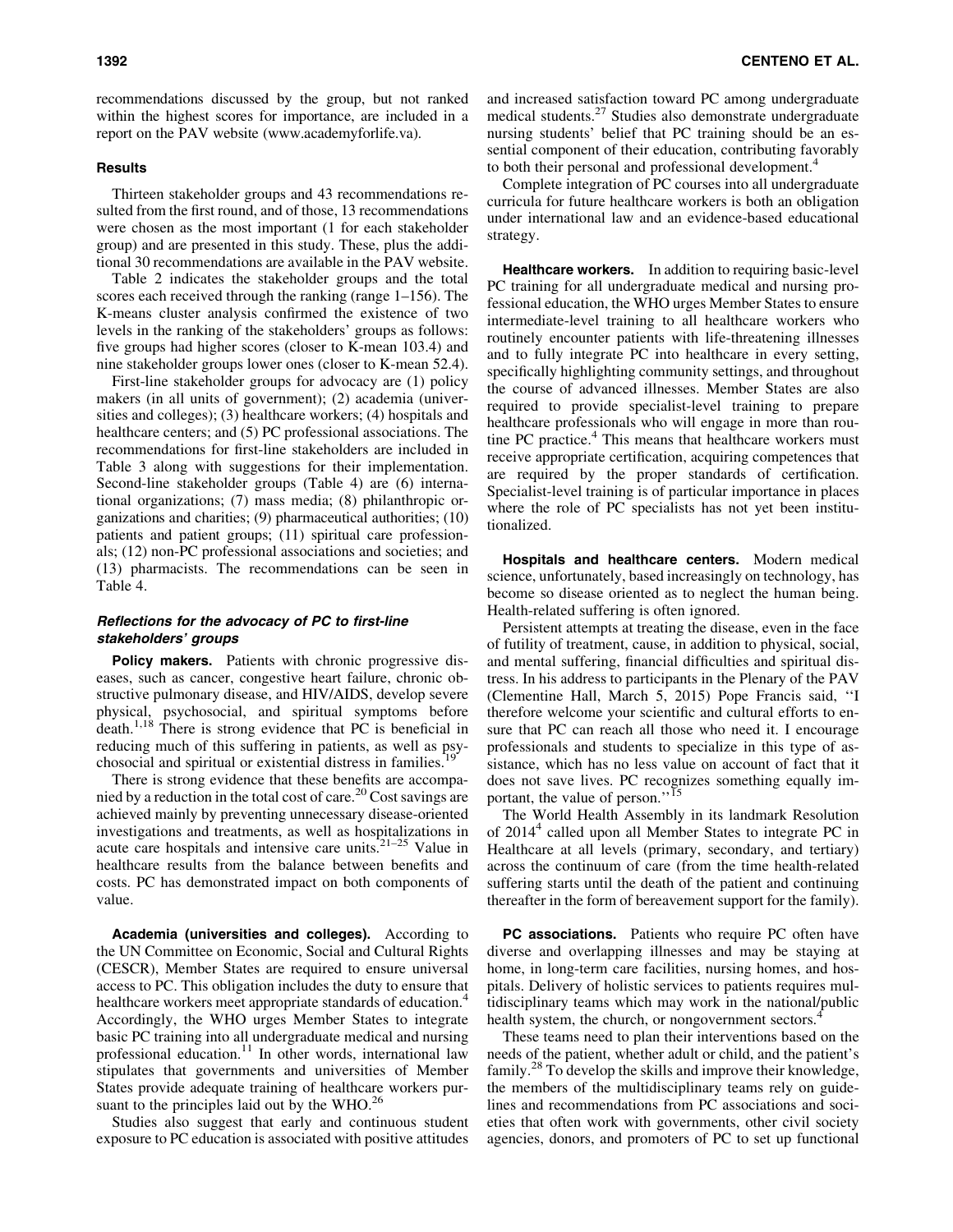# Table 3. Highest Ranked PAL-LIFE Group Recommendations to Stakeholders for the Promotion of Palliative Care and Suggestions for Implementation

| Position | Stakeholder and suggestions                                                                                                                                                                                                                                                                                                                                                                                                                                                                                                                                                                                                                                                                                                    |
|----------|--------------------------------------------------------------------------------------------------------------------------------------------------------------------------------------------------------------------------------------------------------------------------------------------------------------------------------------------------------------------------------------------------------------------------------------------------------------------------------------------------------------------------------------------------------------------------------------------------------------------------------------------------------------------------------------------------------------------------------|
| 1.       | Policy makers: Policy makers must recognize the societal and ethical value of palliative care and modify the existing<br>healthcare structures, policies, and outcome measures to ensure universal access to palliative care for all patients in<br>need. They must also take the steps to ensure an integrated health system, to allow a smooth flow of patients<br>between the different levels of care, so that patients with complex problems may be referred to secondary and<br>tertiary levels, as needed, and referred back to home care, if possible.                                                                                                                                                                 |
|          | Suggestions for implementation:<br>• Involve national associations to advocate for palliative care<br>• Advocate with local policymakers for access to palliative care as a human right<br>• Link advocacy to other initiatives such as the movement of whole-person care, preventive medicine, and health<br>promotion                                                                                                                                                                                                                                                                                                                                                                                                        |
|          | • Carryout a public awareness campaign focusing on needlessly suffering and the ethical responsibility of the<br>government.                                                                                                                                                                                                                                                                                                                                                                                                                                                                                                                                                                                                   |
|          | • Include palliative care as a component of NCD national plans or strategies                                                                                                                                                                                                                                                                                                                                                                                                                                                                                                                                                                                                                                                   |
| 2.       | Academia (universities and colleges): All academic institutions offering degrees in healthcare-related fields should<br>include mandatory palliative care courses as part of the undergraduate curricula.                                                                                                                                                                                                                                                                                                                                                                                                                                                                                                                      |
|          | Suggestions for implementation:<br>• Approve a national law where palliative care teaching is mandated                                                                                                                                                                                                                                                                                                                                                                                                                                                                                                                                                                                                                         |
|          | • Develop standard curricula on team-based interdisciplinary palliative care                                                                                                                                                                                                                                                                                                                                                                                                                                                                                                                                                                                                                                                   |
|          | • Palliative care curricula must combine theoretical and practical components integrated at the primary care level<br>• Teach palliative care by clinically experienced faculties who have academic appointments<br>• Funding for education programs should come from governments' healthcare educational budgets.<br>• When palliative care is not taught, invite palliative care experts to deliver lectures on palliative care to create the                                                                                                                                                                                                                                                                                |
|          | demand<br>• Adopt and implement the EAPC recommendations for the inclusion of palliative care in the undergraduate<br>curricula for medical and nursing schools and implement the Initiation for System Transformation project (ITES)<br>for countries throughout<br>Latin America                                                                                                                                                                                                                                                                                                                                                                                                                                             |
|          | • Ensure training in the trainer courses, also in primary healthcare teaching.                                                                                                                                                                                                                                                                                                                                                                                                                                                                                                                                                                                                                                                 |
| 3.       | Healthcare workers: Healthcare professionals working in palliative care should receive appropriate certification<br>while actively participating in continuing education to maintain the adequate competency levels<br>Suggestions for implementation:                                                                                                                                                                                                                                                                                                                                                                                                                                                                         |
|          | • Reach out to the national boards of medicine and nursing and the Ministries of Health and education through<br>National Associations to advocate for the recognition of palliative care as a specialty.<br>• Establish a working group among members of the board of medicine and the board of nursing with palliative care<br>experts in the country to determine the minimum level of competencies, knowledge and skills in palliative care,<br>and years of dedication required to be recognized as palliative care professional.<br>• Standardize health professional education with basic and specialty certification programs according to each<br>country's process of healthcare professional official certification |
| 4.       | Hospitals and healthcare centers: Every hospital and healthcare center should ensure affordable access to palliative<br>care medicines included in the WHO Model List of Essential Medicines, particularly to immediate-release oral<br>morphine. It also should accept palliative care provision as a moral and ethical imperative.                                                                                                                                                                                                                                                                                                                                                                                           |
|          | Suggestions for implementation:<br>• Ensure training of all staff in the fundamentals of palliative care<br>• Define a palliative care integration strategy for the hospital or Health Center                                                                                                                                                                                                                                                                                                                                                                                                                                                                                                                                  |
|          | • To establish a minimum dataset to monitor the quality of care in advance disease and end of life                                                                                                                                                                                                                                                                                                                                                                                                                                                                                                                                                                                                                             |
| 5.       | Palliative care associations: Representatives of national associations should be effective advocates and work with<br>their governments in the process of implementing international policy framework, including Conventions,<br>Resolutions, and Declarations in their countries (i.e., UNGASS outcome document, Agenda 2030, WHA<br>Resolution).                                                                                                                                                                                                                                                                                                                                                                             |
|          | Suggestions for implementation:<br>• Implement advocacy workshops with representatives of national associations to empower representatives of civil<br>society so that they adopt the skills to do effective advocacy campaigns and strategies.<br>• National associations have the power and legitimacy to request and demand from their governments the<br>implementation of the international policies and frameworks which call for the inclusion of palliative care in the<br>national policies and programs, the strengthening of NCD programs, and the adoption of the SDGs in the Agenda<br>2030.                                                                                                                      |
|          | • Work to set national standards in palliative care, including primary and specialist palliative education, and<br>training and work with both governmental and nongovernmental stakeholders to develop a national palliative<br>care strategy integrated into universal healthcare.                                                                                                                                                                                                                                                                                                                                                                                                                                           |

NCDs, noncommunicable diseases; SDGs, sustainable development goals; WHO, World Health Organization.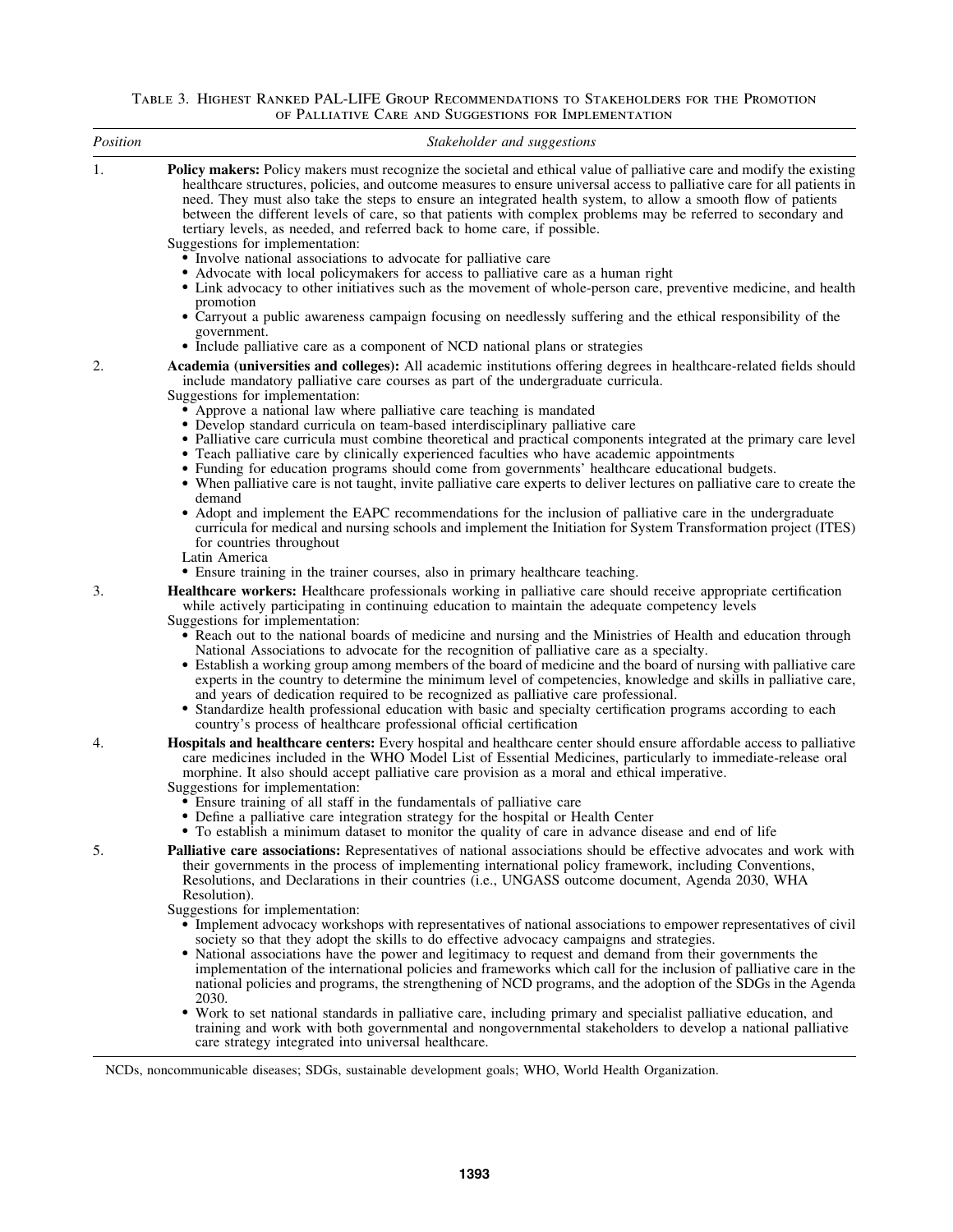### Table 4. Other PAL-LIFE Group Recommendations to Stakeholder Groups for the Promotion of Palliative Care

| To international organizations: International organizations should encourage WHO Member States to develop<br>policies and procedures to implement the WHA Resolution 67/19 as an integral part of their strategies and to<br>implement the Agenda 2030 for Sustainable Development Goals, paying specific attention to the needs of children                                                                                               |
|--------------------------------------------------------------------------------------------------------------------------------------------------------------------------------------------------------------------------------------------------------------------------------------------------------------------------------------------------------------------------------------------------------------------------------------------|
| and older persons.                                                                                                                                                                                                                                                                                                                                                                                                                         |
| To the mass media: Mass media should be involved in creating a culture of understanding around advanced illness<br>and the role of palliative care throughout the life course and as a component of UHC.                                                                                                                                                                                                                                   |
| To philanthropic organizations and charities: Individuals and organizations involved in palliative care must<br>engage, educate, and advocate for philanthropic organizations and charities to support palliative care development<br>and implementation of services.                                                                                                                                                                      |
| To pharmaceutical authorities: Morphine (preferably immediate release oral formulation) is the preferred<br>medication for the treatment of moderate/severe cancer pain and palliative care and should be made available and<br>accessible. No government should approve modified-release morphine, transdermal fentanyl patches, or slow<br>release oxycodone without also guaranteeing widely available immediate-release oral morphine. |
| To patients and patient groups: Patients and patient groups could be of great help in developing and demanding a<br>health literacy campaign for all patients with PC needs and their families to increase the knowledge and<br>understanding of PC and its role in the decision-making process.                                                                                                                                           |
| To spiritual care professionals: Religious institutions and spiritual care groups should work to include spiritual<br>care—including ongoing assessment of spiritual distress and spiritual well-being—integrated into guidelines of<br>care and as a component of routine palliative care provision.                                                                                                                                      |
| To professional associations and societies other than Palliative Care: Nonpalliative care professional associations<br>and societies should encourage human rights organizations to consider existing declarations and to implement<br>strategies whose aim is advancing palliative care development worldwide within a human rights framework.                                                                                            |
| To pharmacists: Pharmacists should play an active role in palliative care teams by assessing the appropriateness of<br>the medicines prescribed to patients, by ensuring timely dispensation, by educating the team members about<br>pharmacological interactions, and by ensuring that patients and caregivers understand the prescribed regimen to<br>ensure adherence to treatment.                                                     |
| PC, palliative care; UHC, Universal Health Coverage.                                                                                                                                                                                                                                                                                                                                                                                       |

capacity building, service delivery, and research networks.<sup>29</sup> These build a system that can reach even the most disadvantaged communities not reached by conventional healthcare systems.<sup>30</sup>

# Reflections for the advocacy of PC to second-line stakeholders' groups

International organizations. Recognizing that more than 75% of the world has no access to PC services, WHO Member States unanimously adopted WHA Resolution 67/19 in 2014. In 2015, UN Member States unanimously adopted Agenda 2030 for Sustainable Development in 2015 with the pledge to ''leave no one behind.'' Leaving no one behind means that UN Member States and agencies must collaborate to develop integrated, human rights based policies and procedures to realize their key public health outcomes. Human rights based public health policies make integrated personcentered services available to all citizens, migrants, and refugees of all ages in all settings: home, hostel or hospice, rural or urban clinic, hospital, and long-term settings such as nursing homes and prisons. $3,16,31-38$ 

Mass media. There is a misconception about PC both among the general public and among healthcare professionals that PC is synonymous with end-of-life care.<sup>39</sup> PC is not just for the dying. With this understanding comes an imperative for patients to receive PC earlier in their disease trajectory.<sup>40</sup>

This requires a cultural shift that starts with physicians to the general population.

Philanthropic organizations and charities. PC must be integrated into national health systems around the world. National governments have not provided adequate financing to support PC development, and nongovernmental organizations, professional organizations, foundations, faith-based organizations, charities, charitable trusts, and development agencies have played important roles in the development of hospice and PC at the international and community levels, providing both medical and social support.

With the potential for governments to provide universal health coverage (UHC) and a basic package for PC, all donor organizations must work with PC providers to develop innovative educational and social support systems.41–44

Pharmaceutical authorities. Morphine is recommended by the WHO as the first-line strong opioid for the management of moderate-to-severe cancer pain in adults and children.<sup>45–48</sup> Although it is available in different formulations,<sup>49</sup> it is recommended that the availability of cheap immediate-release oral morphine is a priority due to reasons such as affordability and flexibility in use.<sup>50</sup> Although other, newer strong opioids should also be made available, availability of these newer opioids should not be considered as a replacement to availability of morphine.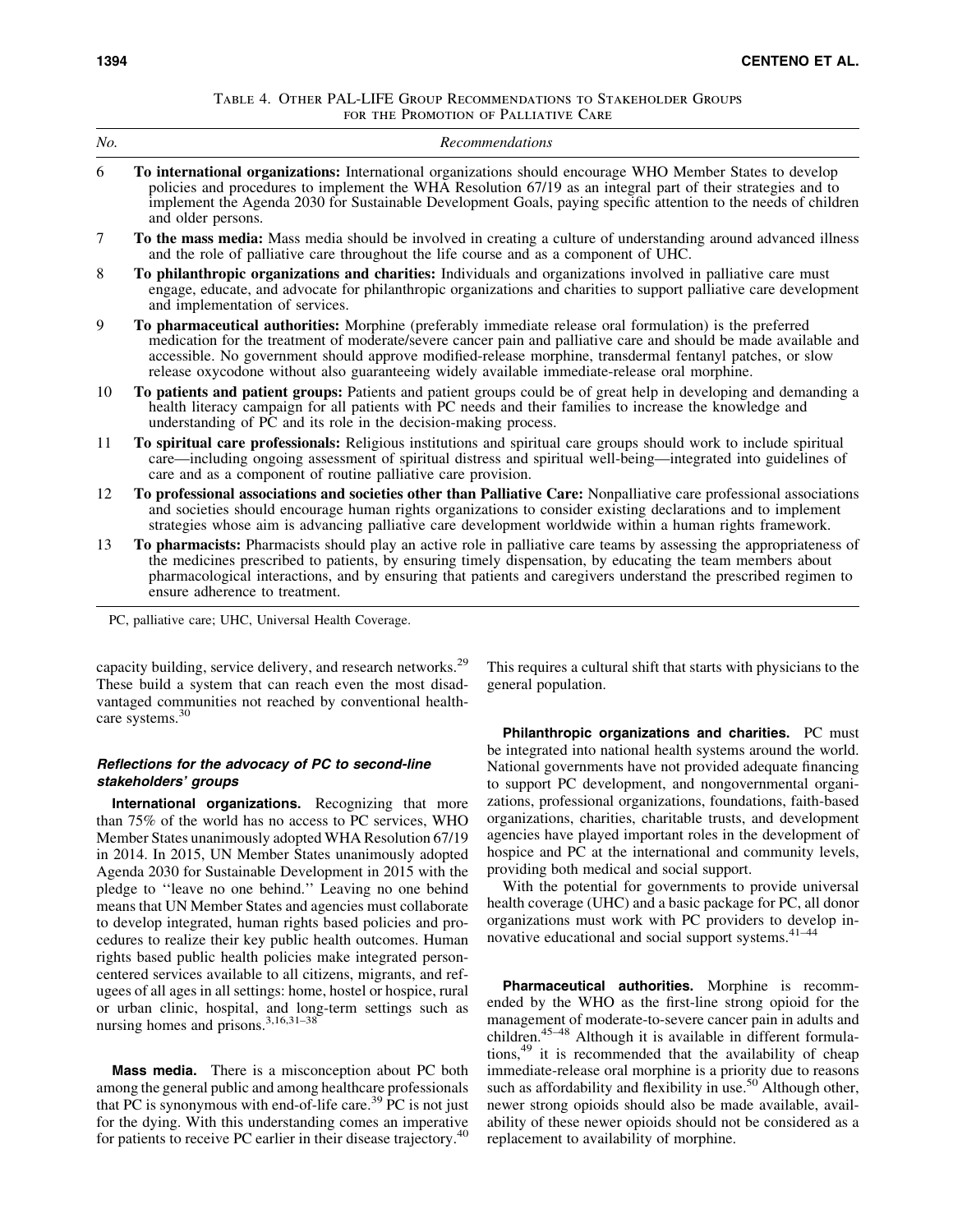Patients and patient groups. Health illiteracy, even in countries where PC is well developed, is an obstacle for early integration of PC, which improves therapy. $40$  Mistakenly, some patients may perceive that alleviating symptoms is a way to hasten death.<sup>51</sup> There is significant health illiteracy, and patients and families are not aware that PC can be given concurrently with active disease oriented therapies. Education targeted to these groups can help to dispel the myths about PC as hastening death or only a care approach for dying patients.

Spiritual care professionals. The WHO has recognized spiritual care as a required element of PC. Spiritual distress (spiritual or existential suffering) needs to be addressed by all members of the team to provide the best quality care for patients and families and to help relieve suffering of patients and families. Several U.S. and international consensus conferences have developed definitions and models for addressing spiritual distress in the clinical setting.<sup>52</sup>

Religious leaders should advocate for the inclusion of interprofessional spiritual care in PC and advocate for appropriate training of all clinicians in providing spiritual care to patients and families, as well as developing, training, and helping to sustain adequate staffing of healthcare chaplains in all health settings.  $53,54$ 

Non-PC professional associations and societies. Acknowledgment of pain relief and PC as a human right have been widely declared by many institutions and organizations.4,10,49,55,56

Pharmacists. PC patients often need to take multiple medications simultaneously and, as a result, have an increased risk of drug interactions and drug-related problems of essential medicines for PC. Pharmacists have more knowledge of medications and their effects than any other member of the healthcare team and are, therefore, the best equipped to detect possible problems and make the appropriate recommendations.57,58

#### **Discussion**

This article presents the consensus of 13 PC experts from around the world, in line with the PAL-LIFE objectives, on what are considered the most important recommendations to 13 groups of stakeholders to help advance PC development. Some of the recommendations are applicable to several stakeholder groups (i.e., recommendation for pharmaceutical authorities on morphine availability should also be directed to lawmakers, administrators, pharmaceutical manufacturers, dealers, and PC advocates or recommendation to universities should also be presented to healthcare workers and educators).

Many of the items presented in this study require a coordinated approach. Globally, a majority of patients die with severe pain without having ever received a single dose of morphine or other opioid analgesic. To address this tragic situation, it is important to harmonize the need for increased access to opioids for pain treatment, while taking into consideration the abuse potential and adverse effects. This requires a coordinated approach among policymakers, universities, pharmacists, and professional associations so that safety measures are put in place for the goals to be achieved.

The recommendations in this White Paper focus on crucial issues. However, optimal situations may require more comprehensive and broader recommendations (i.e., the recommendation for pharmaceutical authorities on morphine availability should be accompanied by a statement clarifying that more than one low priced opioid is needed since up to 80% of patients may need opioid rotation at some point, even though only morphine is specifically recommended in this study). The critical issue is that governments should take the necessary steps to ensure access to PC medicines included on the WHO Model List of Essential Medicines, including morphine as the gold standard and all the others in the List. Similarly, some recommendations may not capture the importance of spiritual care that is equally important to the physical and psychosocial domains. Spiritual, religious, and existential concerns are also dimensions which require care and should be addressed, registered, monitored, and managed by the PC team.

One limitation of this article is that it is based on the consensus of a small (13) group of PC experts and later approved by the board of directors of the PAV. A larger group could have probably resulted in additional stakeholder groups which would have broadened the scope of this position article. For these reasons, the group strongly recommends considering the recommendations broadly, while taking into account the additional 30 agreed-upon recommendations available on the website of the PAV (www.academyforlife.va).

This white paper represents a position statement of the PAV with regard to PC. Caring for the sick has been part of the missionary activity of the Catholic Church since its inception. The Church refers to PC as ''a special form of disinterested charity. As such it should be encouraged'' (Catechism of the Catholic Church, n. 2279). The Magisterium of the Catholic Church has intervened several times in recent years to emphasize the dignity and preciousness of each human being, even of those who are afflicted with serious or terminal illnesses. Recently, Pope Francis described PC as ''an expression of the truly human attitude of taking care of one another, especially of those who suffer. It is a testimony that the human person is always precious, even if marked by illness and old age. [...] Thus, I appreciate your scientific and cultural commitment to ensuring that palliative care may reach all those who need it. I encourage professionals and students to specialize in this type of care that is no less valuable for the fact that it 'is not life-saving.' PC accomplishes something equally important: it values the person."<sup>15</sup>

The Christian movement, consistent with the teachings of Jesus of caring for the destitute, the vulnerable, and the poor, has developed and built large care networks which include hospitals, clinics, and health centers throughout the world. Faith-based hospitals and healthcare institutions, from local clinics to tertiary research institutions, are all sites where PC fits in as part of the concept of care and solidarity, as well as a component of care within the health system. In many countries, regardless of the most prevalent professed faith, a significant number of healthcare facilities are operated by the Catholic Church and other Christian denominations. With such a large network, the Church has the opportunity to lead a major movement to relieve the suffering of millions of patients and their families.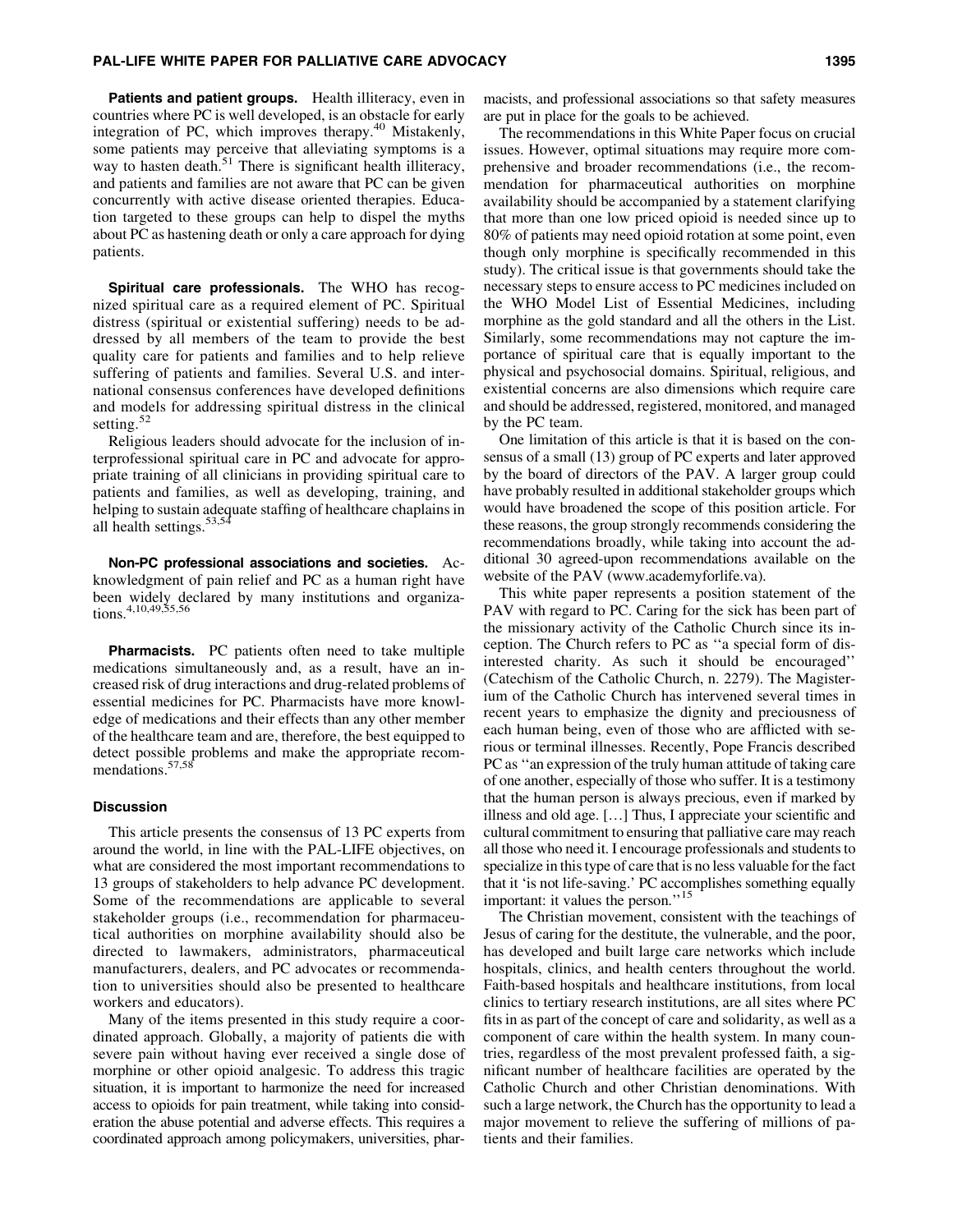This White Paper may be used as a checklist for countries or regions to identify and implement basic strategies to improve the care for patients and families with PC needs. It can also serve as the basis for development of a more comprehensive list of recommendations adapted to the institutions or groups within each stakeholder group or specific geographical contexts. It will be undoubtedly useful for advocacy with local governments, faith-based communities, and others.

In summary, this White Paper emphasizes the responsibility of healthcare systems and stakeholders to recognize access to pain relief and PC as a basic right of the person and the family and the responsibility of all elements of the healthcare system. For this, it is necessary to recognize health as not only an absence of disease but also as physical, emotional, social, and spiritual well-being, which can be optimized only by making essential PC medicines available, governments integrating PC into their healthcare plans and UHC, and developing public and professional education, as well as clear frameworks for implementing this care to prevent needless suffering. The support of faith-based and philanthropic organizations, nongovernmental and governmental actors, and human rights organizations is needed to support PC integration. In short, a civil society response is needed.

#### Acknowledgments

This research received no specific grant from any funding agency in the public, commercial, or not-for-profit sectors. This work was supported in kind by the Pontifical Academy for Life (PAV) and the Institute of Culture and Society at the University of Navarra and all individuals who coauthored this work.

#### Author Disclosure statement

No competing financial interests exist.

## **References**

- 1. Knaul FM, Farmer PE, Krakauer EL, et al.: Alleviating the access abyss in palliative care and pain relief-an imperative of universal health coverage: The Lancet Commission report. Lancet 2018;391:1391–1454.
- 2. Richmond C: Dame Cicely Saunders. BMJ 2005;331:238.
- 3. Connor SR, Sepulveda MC (eds): *Global Atlas of Palliative Care at the End of Life*. WPCA, WHO, London, 2014, p. 111.
- 4. World Health Assembly Resolution WHA 67.19: *Strengthening Palliative Care as a Component of Comprehensive Care Throughout the Life Course*. WHO, Geneva, 2014.
- 5. The Economist Intelligence Unit: The 2015 Quality of Death Index Ranking palliative care across the world. The Economist 2015;71.
- 6. Centeno C, Lynch T, Donea O, et al.: *EAPC Atlas of Palliative Care in Europe 2013, full ed*. Milan: EAPC Press, 2013.
- 7. Rhee JY, Luyirika E, Namisango E, et al.: *APCA Atlas of Palliative Care in Africa*. Houston, TX: IAHPC Press, 2017.
- 8. Pastrana T, De Lima L, Pons JJ, et al.: *Atlas de Cuidados Paliativos en Latinoame´rica—Edicio´n Cartogra´fica 2013 [Internet]*. Houston, TX: IAHPC Press, 2013.
- 9. Osman H, Rihan A, Garralda E, et al.: *Atlas of Palliative Care in the Eastern Mediterranean Region*. Houston, TX: IAHPC Press, 2017.
- 10. Radbruch L, Foley K, De Lima L, et al.: The Budapest Commitments: Setting the goals a joint initiative by the

European Association for Palliative Care, the International Association for Hospice and Palliative Care and Help the Hospices. Palliat Med 2007;21:269–271.

- 11. Gomez-Batiste X, Connor S: *Building Integrated Palliative Care Programs and Services*. Liberdu´plex, Barcelona, 2017.
- 12. World Health Organization: Noncommunicable diseases and their risk factors. 2014. www.who.int/ncds/management/ palliative-care/palliative-care-NCDs/en (last accessed February 22, 2018).
- 13. Etkind SN, Bone AE, Gomes B, et al.: How many people will need palliative care in 2040? Past trends, future projections and implications for services. *BMC Med* 2017;15: 102.
- 14. Dye C, Boerma T, Evans D: *The World Health Report 2013: Research for Universal Health Coverage [Internet]*. WHO, Luxembourg, 2013.
- 15. Address of His Holiness Pope Francis to participants in the plenary of the Pontifical Academy for Life (March 5, 2015). https://w2.vatican.va/content/francesco/en/speeches/ 2015/march/documents/papa-francesco\_20150305\_pontificiaaccademia-vita.html (last accessed February 22, 2018).
- 16. Comoretto N: ''PAL-LIFE Project: International Advisory Working Group on Diffusion and Development of Palliative Care in the World'': First meeting report. J Palliat Med 2017;20:913–914.
- 17. Stjernswärd J, Foley K, Ferris F: The public health strategy for palliative care. J Pain Symptom Manage 2007;33:486– 493.
- 18. World Health Organization: *Palliative Care*. Geneva: World Health Organisation, 2018.
- 19. Boston PH, Mount BM: The caregiver's perspective on existential and spiritual distress in palliative care. J Pain Symptom Manage 2006;32:13–26.
- 20. Smith S, Brick A, O'Hara S, Normand C: Evidence on the cost and cost-effectiveness of palliative care: A literature review. Palliat Med 2014;28:130–150.
- 21. Penrod JD, Deb P, Luhrs C, et al.: Cost and utilization outcomes of patients receiving hospital-based palliative care consultation. J Palliat Med 2006;9:855–860.
- 22. Smith TJ, Coyne P, Cassel B, et al.: A high-volume specialist palliative care unit and team may reduce in-hospital end-of-life care costs. J Palliat Med 2003;6:699–705
- 23. Elsayem A, Swint K, Fisch MJ, et al.: Palliative care inpatient service in a comprehensive cancer center: Clinical and financial outcomes. J Clin Oncol 2004;22:2008–2014.
- 24. Norton LA, Holloway RG, Temkin-Greener H, et al.: Proactive palliative care in the medical intensive care unit: Effects on length of stay for selected high-risk patients. Crit Care Med 2007;35:1530–1535.
- 25. Ciemins EL, Blum L, Nunley M, et al.: The economic and clinical impact of an inpatient palliative care consultation service: A multifaceted approach. J Palliat Med 2007;10: 1347–1355.
- 26. Lee A, Carlon B, Ramsay R, Thirukkumaran T: Integrating exposure to palliative care in an undergraduate medical curriculum: Student perspectives and strategies. Int J Med Educ 2017;151–152.
- 27. Ballesteros M, Centeno C, Arantzamendi M: A qualitative exploratory study of nursing students' assessment of the contribution of palliative care learning. Nurse Educ Today 2014;34:e1–e6.
- 28. United Nations General Assembly: Political declaration of the High-level Meeting of the General Assembly on the Prevention and Control of Non-communicable Disease.